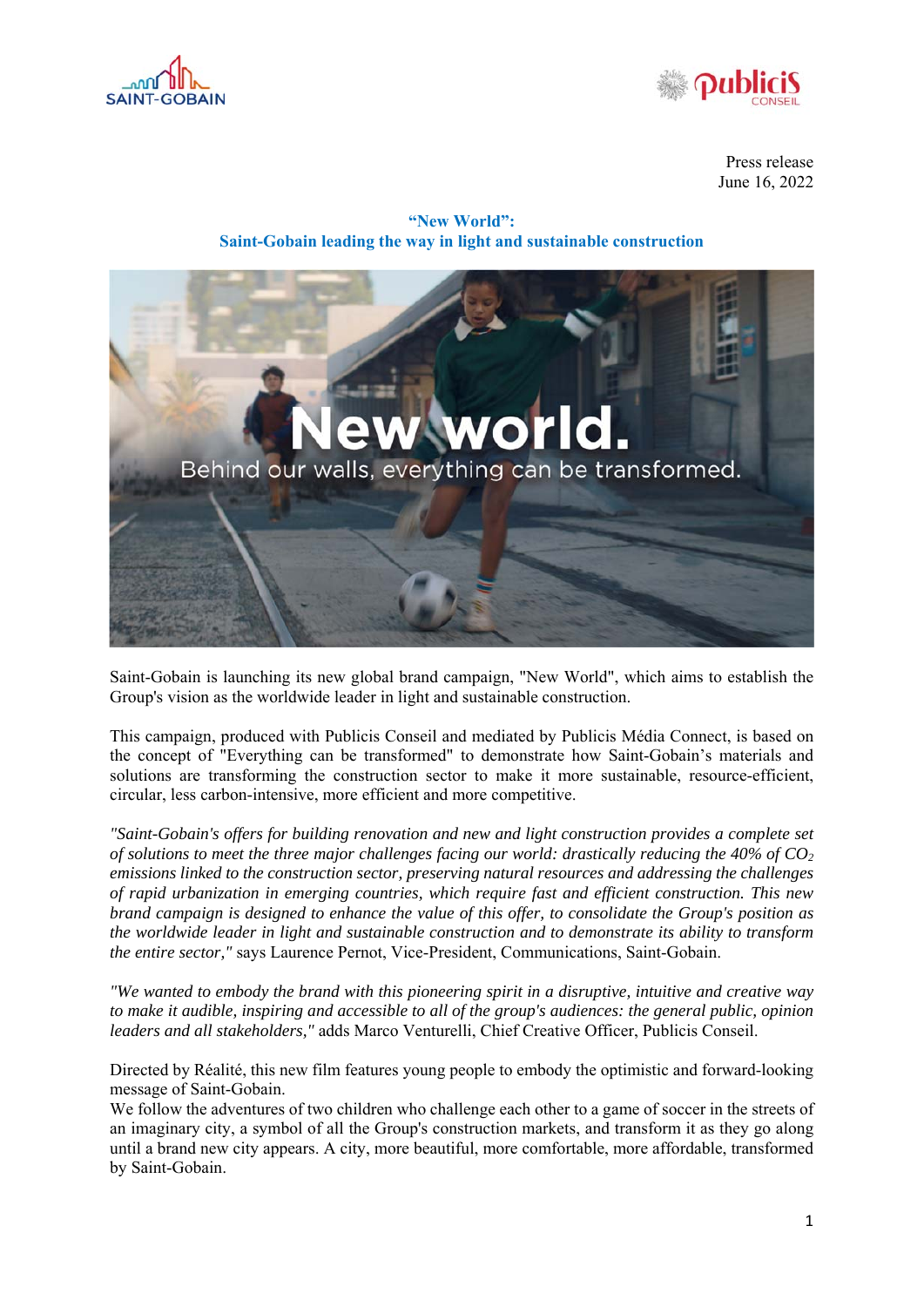![](_page_1_Picture_0.jpeg)

![](_page_1_Picture_1.jpeg)

The campaign will be rolled out in print and digital medias around the world in the coming weeks. It will be brought to life through an influencer campaign as well as a rich and educational content ecosystem to explain sustainable construction.

The film can be found: https://www.youtube.com/watch?v=Yc9XK\_Uv4Hc Read more about it: https://www.saint-gobain.com/en/construction-to-last

### About Saint-Gobain

Worldwide leader in light and sustainable construction, Saint-Gobain designs, manufactures and distributes materials and solutions for the construction, mobility and industrial markets. Developed through a continuous innovation process, its integrated solutions provide sustainability and performance in daily life, addressing the renovation of public and private buildings, light construction and the decarbonization of construction and industry. The Group's commitment is guided by its purpose "MAKING THE WORLD A BETTER HOME".

# **€44.2 billion in revenues in 2021 166,000 employees, locations in 75 countries Committed to achieving Carbon Neutrality by 2050**

For more information on Saint-Gobain, Visit www.saint-gobain.com and follow us on Twitter @saintgobain

### Media contacts:

Saint-Gobain : Susanne Trabitzsch ; press@saint-gobain.com Publicis Conseil : Héloise Mathon ; heloise.mathon@publicis.fr

## Crédits:

#### **Advertiser - Saint-Gobain**

## **Agency - Publicis Conseil**

CEO of Publicis France: Agathe Bousquet President of Publicis Conseil : Marco Venturelli Creative Director: Nicolas Thiboutot Copywriter: Julien Colas Art Director: Kamel Makhloufi Creative Assistants: Natalia Medina Account Managers : Anne Dauve, Anne Cantrel, Priscilla Vaudevire, Joelle Lebreton, Manon Rafflin Agency Producer: Sarah Bouadjera Strategic Planning: Eva Chapiteau Process Manager : Nathalie Bousquet Business Affairs : Paul Hazera, Amandine Yvon Art buyer: Flore Silberfeld

#### **Média Agency – Publicis Media**

Managing Director : Nicolas Carigliano Executive Managing Director : Sanja vlaisavljevic Business Consultants : Anna Maksymova, Manon Techine

## **Production Company film - Big**

Directors : Réalité Producer: Katarzyna Staniaszek, Raphael Carassic